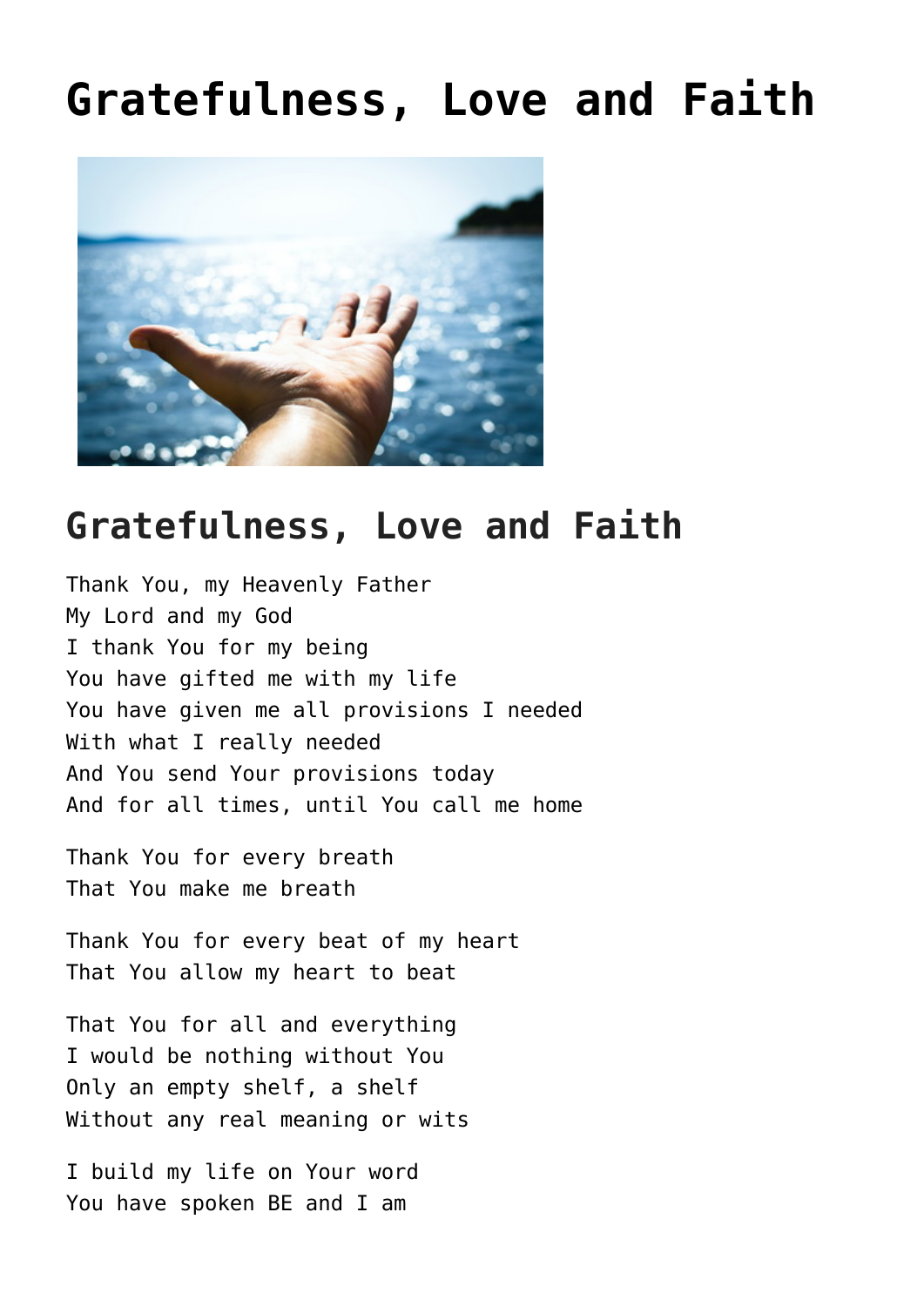Yes, I am and I invite You I invite You into my heart I invite You into my life I invite You into my being Yes, I invite You into my whole being

Each day, each hour, each minute Each second, yes each moment I invite You, I invite You Walk with me, be in me and be with me

Thank You, my Heavenly Father My Lord and my God I thank You for my being I thank You that You are walking with me That You are in me, that You are with me Thank You, oh Lord, my God Thank You, my Heavenly Father

My gratefulness is filled with love With love for You and for Your creation

My gratefulness My gratitude opens up the diversity And the infinite expansion of my love

Love is the nourishment of my heart My heart lives from love Love makes of my heart Not a heart of stone But living heart In the love of my heart I find I find the meaning of my being

Love is for my heart Like breathing for my body Essential for my being Valuable, so infinitely valuable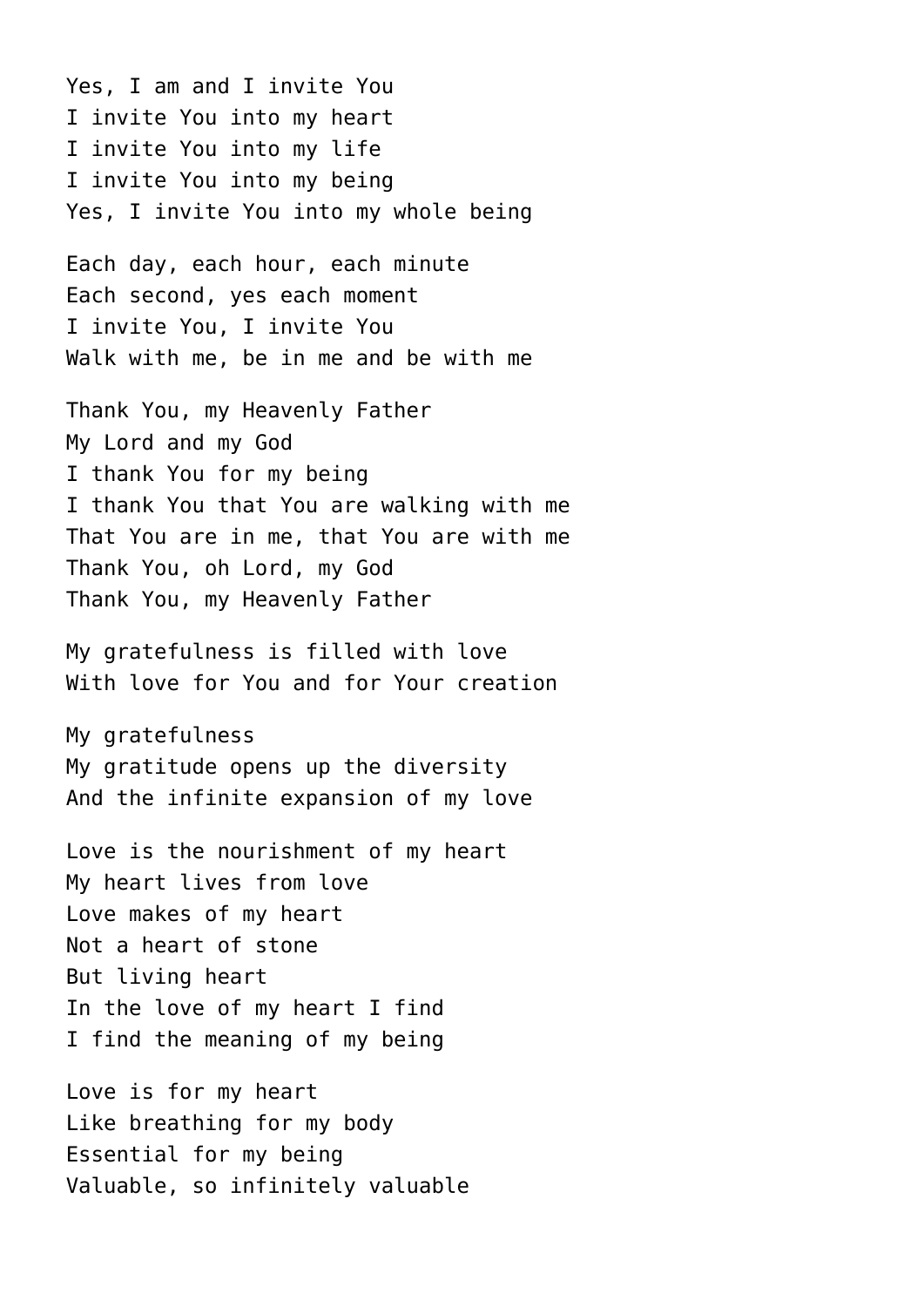Oh my lord, my God Oh my Heavenly Father Increase the value of my life Ignite my love Ignite my love into a fire Into a fire that carries me to Your Fire Being united in Your Fire of all-embracing Love A fire that burns me down Burns me down but doesn't kill my body

Let my love burn like a light Like a light that illuminates the darkness Like a beacon that shows lost souls Yes shows lost souls the way to You

Allow me to carry Your Holy Spirit To carry the Holy Spirit within me Let Your Holy Spirit be in me Let Your Holy Spirit take up residence in me Let my being be His Being's home Make me think with Your Holy Spirit Make me feel with Your Holy Spirit Let me speak with Your Holy Spirit Let me speak the language of Your Holy Spirit Let my being be filled with Your Holy Spirit

I invite you, oh Holy Spirit I invite You into my heart I invite You into my being Yes, I invite You into my being

Oh you, You Holy Spirit of God Be my friend, be my companion

Oh you, You Holy Spirit of God Be my guide, show me the way Make sure that I always make the right decision Yes, that I make the right decisions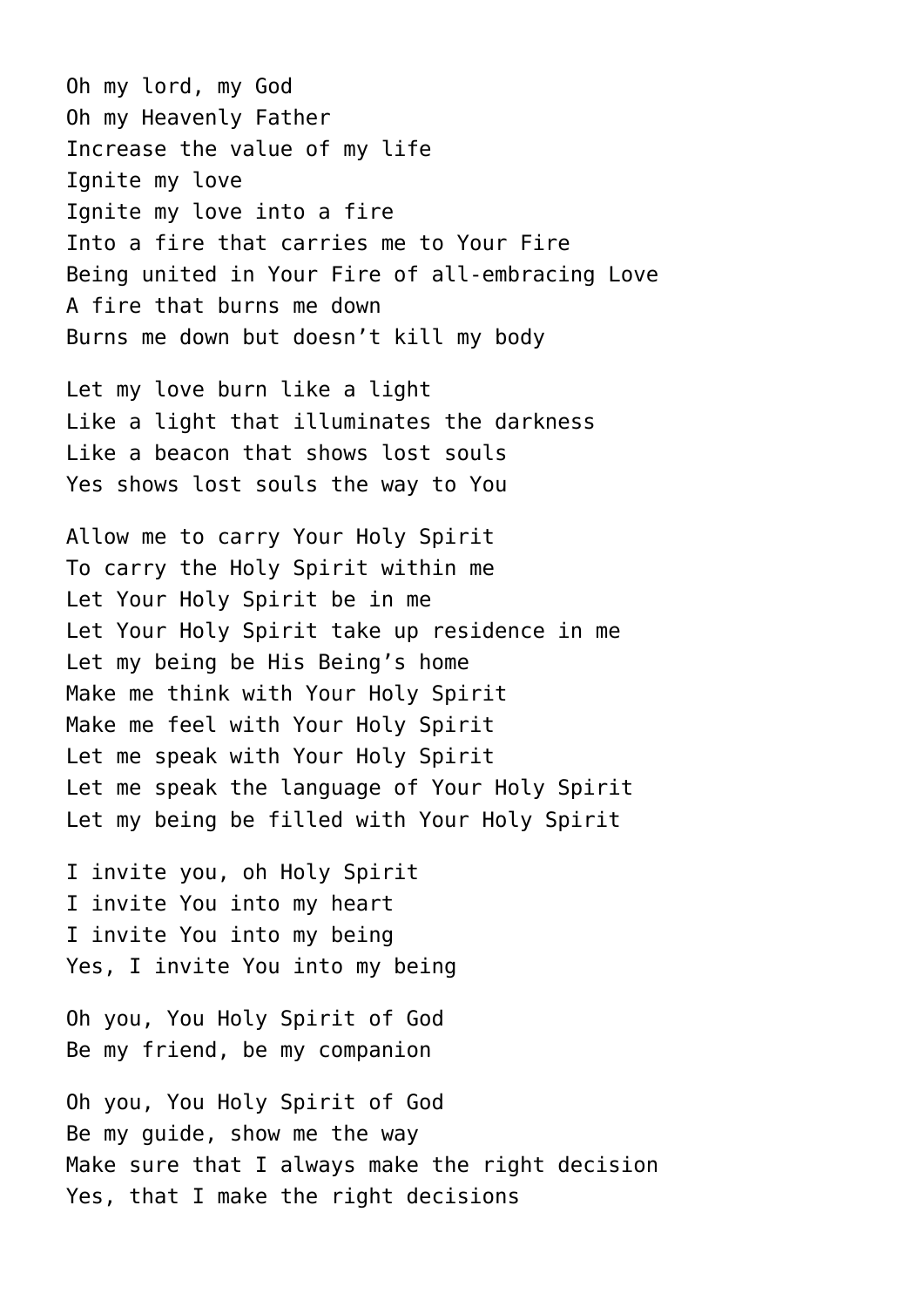Oh you, You Holy Spirit of God Be my companion on the way, my companion On this way of being part of the world Be my companion, my protection My safety and my refuge

I thank you, oh You Holy Spirit of God I thank You for everything, for Your being For Your being in my worldly life I thank you, I thank You with all the love With all of the love in my heart

Based on my love for God On my gratitude to God On my being, on my knowledge On the knowledge that you, my beloved God That You gave me My faith is based and built on all of this

My belief is not an assumption, not a guess No, my belief is certainty Certainty about you, about You my Lord and God Certainty about Your almighty being and all-loving doing You are the creator of all being You are the original ground on which all being is based

My faith is filled with my gratitude My faith is filled with my love

Oh my Lord, my God, my Heavenly Father I thank You for everything For everything that You have ever done for me That You did, that You do, and that You will do

I love You so much, so much I long for Your presence After seeing You again in the hereafter I am here, I am happy, I am grateful And I am filled with love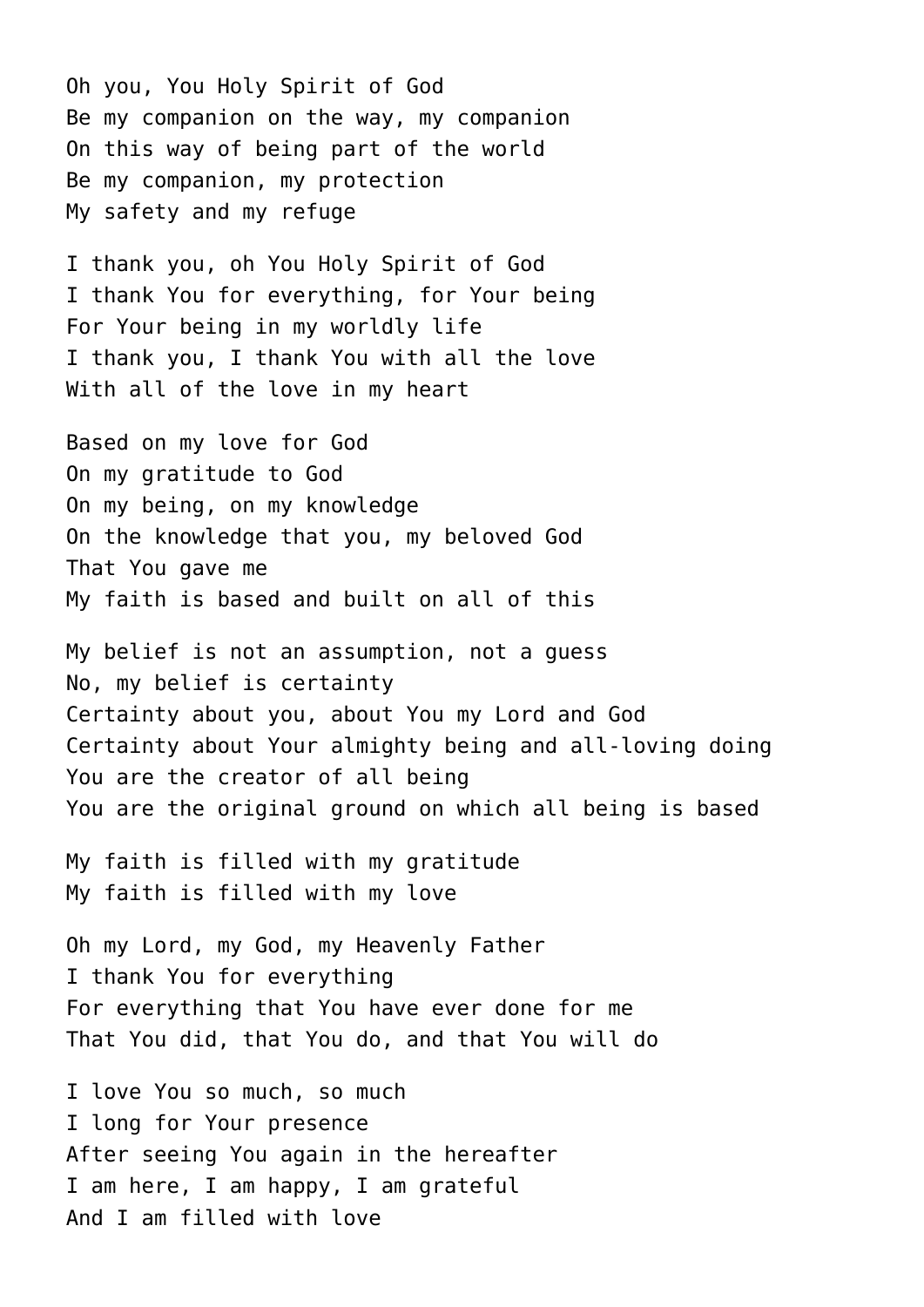I remain in good spirits and in certainty In the certainty of my faith I stay here in this life, in love Until You call me back home

Then I will be without fear With happiness and with great love in my heart Come to you, back home

But I enjoy the time I have on earth With great joy, gratitude and love

You sent Jesus to us to fulfill the new covenant Jesus born of Mary Your divine breath manifested Jesus in Mary Thus, Jesus was a human man But also the bearer of Your breath Your Holy Spirit was in Him Your Holy Spirit was working in Him Your Holy Spirit was working through Him

Jesus healed, Jesus taught, Jesus transformed people Jesus turned stony hearts into hearts filled with Love

Jesus was the master of Love, unconditional Love A Love that knew no boundaries and no prejudice

I invite you, Jesus, you, the Son of God Jesus, You founder and guarantor of the new covenant God's new covenant with man The new covenant that gives people a way Opened a way back into the presence of God

Yes, Jesus, You are God's Son, come into my heart Fill my heart with Your love Let Your love shine through me Let Your love work through me Let Your love heal through me Make me the channel of Your love